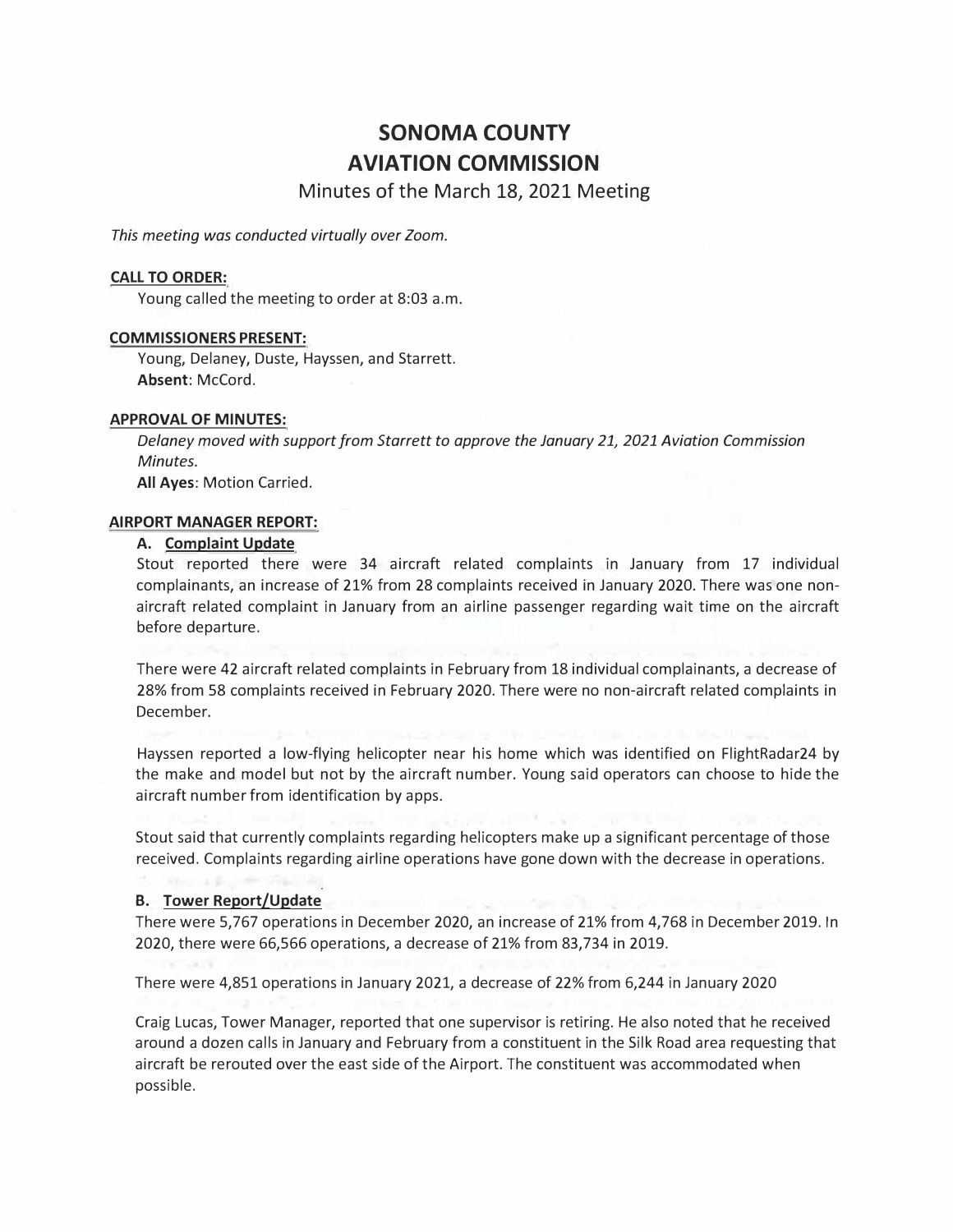# C. Airline Update

There were 6,050 passengers in January 2021, a decrease of 84% from 36,812 in January 2020.

There were 6,644 passengers in February 2021, a decrease of 82% from 37,228 in February 2020. Year-to-date, through February the Airport had seen 12,694 passengers, a decrease of 83% from 74,040 in 2020.

Stout reported that there are currently five airline flights per day; at the end of March there will be seven per day. American Airlines will resume flights to Dallas on April 3. Passenger loads have improved and there are more cars in the parking lot. Schedules for June indicate that the airlines are planning to ramp up departures to around 16 flights per day provided the country's COVID numbers continue to improve and restrictions are lifted.

The Airport is in negotiations with another potential airline carrier under a non-disclosure agreement. The new airline will start service toward the end of April with two allocations and will start with one flight per day within California.

# D. Projects Update

- Gate 2/ TSA Check Point Move: Punch list is complete and closeout is in progress.
- Terminal Improvement: Dug out and poured footings for new bag makeup room and plan to pour slab tomorrow, weather permitting. Starting to plan phasing of vestibule work. Construction, including beam repair, will begin in two weeks, starting with the north half of the entrance, then moving to the south half after the north half is completed in order to maintain the current entrance location. Hope to enlist the help of landscaping student(s) from Santa Rosa Junior College (SRJC) to design landscaping for the front of the terminal. In three to four months, the Airport will be asking a volunteer from the Commission to sit on an art advisory committee. There is an allowance for art in the terminal project and a selection committee will need to review and assist in selecting submissions.
- Solar Panel Installation: Airspace Review is still with Federal Aviation Administration (FAA). The  $\bullet$ Airport expects to receive a determination with conditions. Designs are in for permitting and the plan is to start construction by fall.
- Generator: Per new environmental regulations, a Tier 4 compliant engine is now required and will replace the model previously selected. Cost increase by about \$300,000. Working to mitigate costs in other ways.
- Airport Management Software: After ongoing issues with project launch, the Airport agreed to  $\bullet$ a reset with our provider and we have started from the beginning again. The reset should address concerns regarding the consistency and integration of the software modules.
- Replacement Fire Trucks: Bids were received and sent to the FAA; waiting for release of funds.
- Replacement Runway Sweeper: Bids were received and sent to the FAA; waiting for release of funds.
- Car Wash Facility Upgrade: The Airport expects that over next three months the additional bay will be in place.
- Airport Operations Center: Monitors ordered, radio and security equipment in purchasing.
- FIDS: Agreement with provider expired. A replacement provider has been identified and the change is in progress.
- $\bullet$ Staff: Three recruitments currently underway: (1) Operations Specialist, (2) Administrative Office Front Desk Senior Office Assistant, (3) Administrative Office Administrative Aide.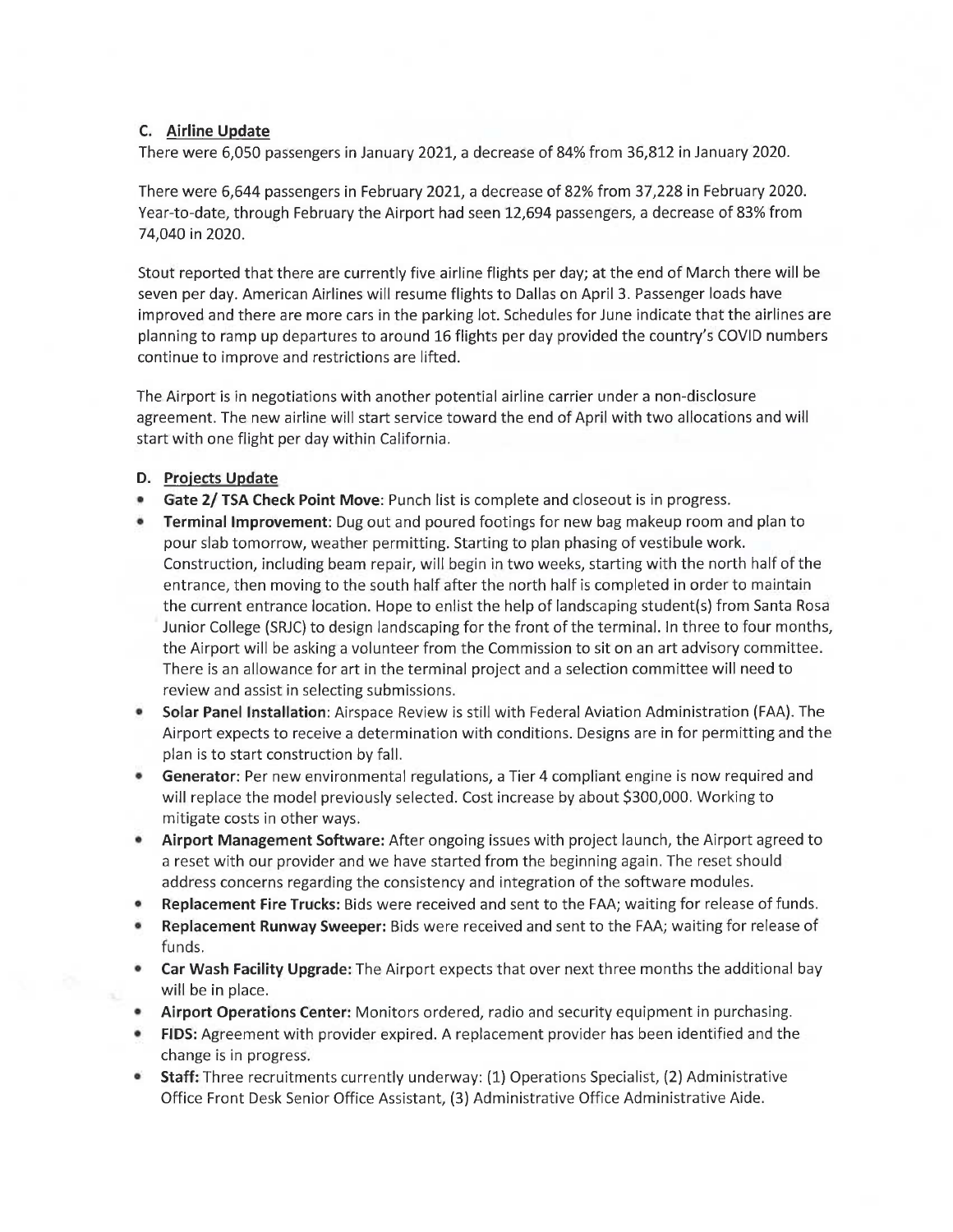# **E.** Hangar Electrical Cleanup

Daaboul reported that the Airport is working with a contractor to address electrical deficiencies identified in hangars. Once Daaboul receives the estimate the Airport will begin scheduling the repairs, starting with the most critical. Tenants will be notified. Repairs will include standardization of electrical panels, installation of LED lighting, and installation of automatic timers. The contractor will also be performing preventative maintenance to avert further critical issues.

Stout said some hangars contain additional electrical that has not been approved by the Airport and/or is not up to code. That electrical will be removed as part of the cleanup effort.

# F. Runway Safety Action Team (RSAT) Update

Stout reported that the Airport has submitted the completed modifications to standard requests to the FAA and a response in pending.

Hayssen asked if a date has been set for the 2021 RSAT meeting. Craig Lucas, Tower Manager, has not received notification of new RSAT date.

# G. Sheriff's Garden/Jail Facilities

This item remains on the agenda pending an update.

# H. COVID-19 Update

Airports were included in the aid package Congress passed at the end of December. The Airport has not yet received the grant at this time (just over \$2 million), which contains funds for assistance to commercial tenants in the terminal. Commercial tenants are eager for receipt. The new aid package passed in March contains another \$8 billion for airports. Stout reported that he has not seen any allocations yet but expects to see additional funds later in the spring.

# **ACTION ITEMS:**

# A. Airport Rates and Charges FY21-22

Stout reported that the Airport is requesting increases and additional fees related to parking only for the 2021-2022 fiscal year. No rates have been increased or new fees implemented since 2019.

Duste mentioned the error in the FY19-20 Rates and Fees listing landing fees for non-commercial aircraft weighing under 12,500 lbs. Stout confirmed that no landing fees were charged for noncommercial aircraft under 12,500 lbs. Carr confirmed that this error was corrected in the proposed FY21-22 Master Fee Schedule.

Hayssen moved with support from Duste to recommend that the Board of Supervisors adopt the Airport Fee Schedule. All Ayes: Motion carried.

# **DISCUSSION ITEMS:**

# A. Noise Abatement Update

Stout reported that the Noise Abatement Workgroup continues to make progress on the update to the Noise Abatement Guide. The workgroup hopes to present a draft guide to the Commission at the next meeting.

Hayssen shared the proposed updates to the recommended patterns. Hayssen and Young indicated that the highlights to certain areas designated as noise sensitive would be removed and replaced